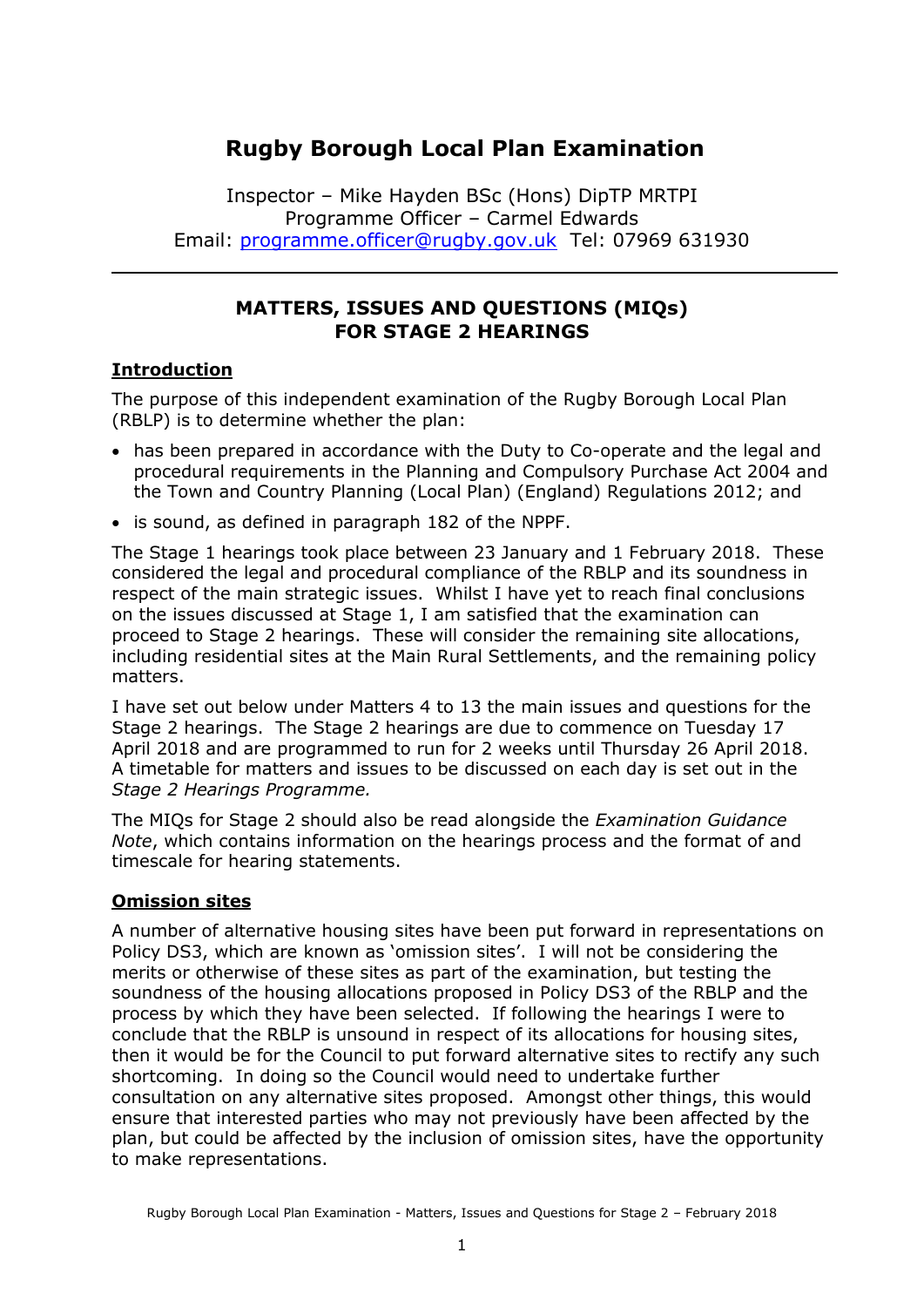#### **Matter 4 – Non-strategic Housing Allocations at Main Rural Settlements and Coton House (Policies DS3 and DS6)**

### *Issue 4a: Overall Soundness of the MRS Allocations*

- 1. Are the proposed residential allocations at the Main Rural Settlements (MRS) identified in Policy DS3 positively prepared, justified, effective and consistent with national policy? In particular:
	- a. Having regard to the benefits which may arise and the harm which may be caused, do 'exceptional circumstances' exist to justify the alteration of Green Belt boundaries to allow residential development at the Main Rural Settlements?
	- b. Are the proposed MRS allocations necessary to meet the borough's housing requirement and what would be their overall contribution to maintaining a deliverable 5 year housing land supply?
	- c. Are the proposed MRS allocations consistent with the spatial strategy and settlement hierarchy for the borough as set out in Policy GP2?
	- d. Was the process for the selection of the MRS site allocations robust? Was an appropriate range and selection of sites assessed and were reasonable alternatives considered? Were appropriate criteria taken into account in deciding which sites to select? Was the assessment against those criteria robust?
	- e. Is Policy DS3 justified and effective in setting upper limits for the number of dwellings to be accommodated on each site?
- 2. Is Policy DS6 justified and will it be effective in ensuring sustainable development at each of the proposed MRS sites?

### *Issue 4b: Site Specific Issues for the MRS and Coton House allocations*

- 1. Are the proposed residential allocations at the Main Rural Settlements identified in Policy DS3 justified as the most appropriate sites when considered against the reasonable alternatives and would they be consistent with national policy, with particular regard to the following for each site:
	- a. The effect of development on the purposes of the Green Belt as set out in paragraph 80 of the NPPF?
	- b. Whether the resulting Green Belt boundaries would be clearly defined using physical features that are readily recognisable?
	- c. The effect of development on landscape character, heritage, biodiversity, agricultural land, flood risk, highway safety, infrastructure and facilities?
	- d. The relationship of the site to the existing settlement and its accessibility to local services and facilities?
	- e. The evidence to support the site's 'deliverability' as defined in footnote 11 of the NPPF?
	- f. Their viability having regard to the provision of any infrastructure, affordable housing and other policy requirements?
- 2. Is the proposed allocation at Coton House (DS3.1) justified and consistent with national policy, particularly in respect of its effect on the setting of Coton House, agricultural land and landscape character?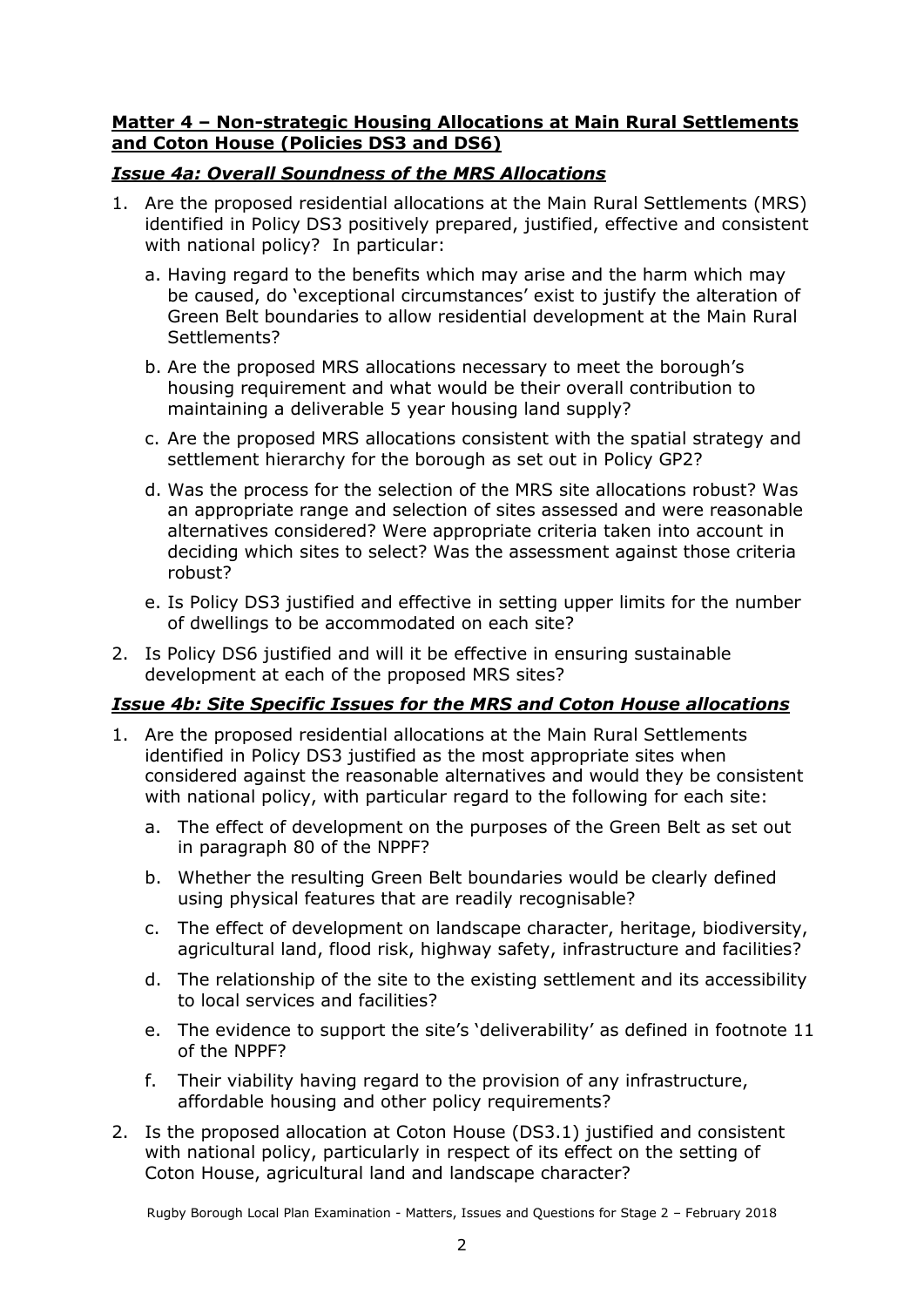#### **Matter 5 – Gypsy, Traveller and Travelling Showpeople's Accommodation (Policy DS2)**

- 1. Is the RBLP's approach to providing for accommodation for gypsies, travellers and travelling show people, as set out in Policy DS2, positively prepared, justified, effective and consistent with national policy in the NPPF and the Planning Policy for Travellers Sites (PPTS)? In particular:
	- a. Does the required pitch provision set out in Policy DS2 need to be updated in the light of the findings of the 2017 GTAA? If so what is the identified need for permanent and transit pitches and/or plots up to 2031?
	- b. In the light of paragraph 153 of the NPPF, what is the justification for delegating the allocation of sites for pitches to a separate DPD? Given the level of need identified in the 2017 GTAA, would the RBLP ensure fair and equal treatment for travellers and is it consistent with the PPTS in not making provision for a supply of deliverable sites to meet the first 5 years' worth of sites against the identified need?
	- c. Is Policy DS2 as currently drafted consistent with the PPTS in terms of the criteria for allocating or developing sites? Are the criteria too restrictive? On what evidence is the Council confident that sufficient sites can be found which meet those criteria?
	- d. Is paragraph 4.22 of the supporting text justified in referring to the potential for locating gypsy and traveller accommodation sites adjacent to Coventry's urban edge given that this is not identified as a sequential location for residential or employment development in the settlement hierarchy in Policy GP2?

## **Matter 6 – Housing Policies**

### *Issue 6a: Housing Mix (Policy H1)*

- 1. Is Policy H1 justified and consistent with national policy in its approach to delivering a mix of size of market housing in new residential development in the borough? In particular:
	- a. Does the SHMA provide a robust and up to date assessment of the mix of size of market housing required in Rugby borough over the Plan period? If not what alternative evidence is available to inform the mix of market housing sizes on future developments?
	- b. Do the criteria in Policy H1 provide sufficient flexibility to vary the mix of sizes of market housing according to site specific circumstances? If not what other factors should be taken into account?
	- *c.* Does Policy H1 make adequate provision for self-build development as part of the housing mix in the borough?

### *Issue 6b: Affordable Housing (Policy H2)*

- 1. Is Policy H2 justified and consistent with national policy in its approach to the provision of affordable housing in new residential developments in the borough? In particular:
	- a. Does the SHMA provide a robust and up to date assessment of the need for affordable housing in Rugby borough over the Plan period to support the proposed targets and tenure mix?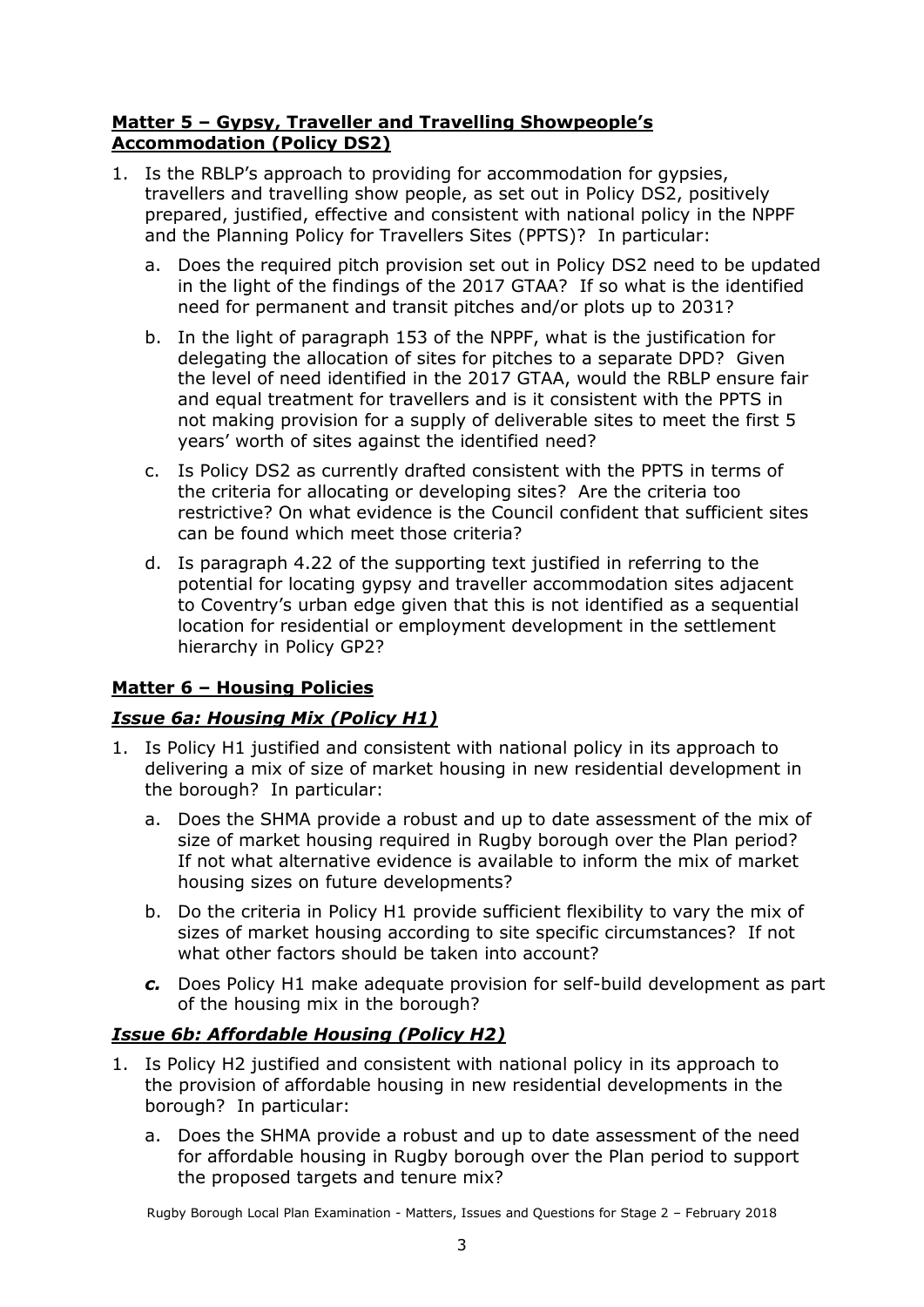- b. Are the proposed targets of 20% on brownfield sites and 30% on greenfield sites and the tenure mix supported by viability evidence?
- c. Should a single target for affordable housing be applied across the borough or should there be flexibility for more locally determined targets? If so what robust evidence is available to support this and how would this be expressed in Policy H2?
- d. Is the range of affordable housing tenures set out in the supporting text to Policy H2 consistent with the latest definition of affordable housing in national policy?
- e. What further requirements for affordable housing will be contained in the Housing Needs SPD and will this be consistent with the provisions for supplementary planning documents set out in paragraph 153 of the NPPF?

#### *Issue 6c: Rural Housing (Policies H3, H4 and H5)*

- 1. Is the approach to rural workers dwellings set out in Policy H3 and the supporting text justified and consistent with national policy? Will it be effective in managing the essential need for dwellings to support rural businesses? In particular, are the terms 'functional need' and 'unit' adequately defined in the policy or supporting text?
- 2. Does Policy H4 apply to sites adjacent to rural settlements within the Green Belt and if so would it be consistent with national policy on development in the Green Belt?
- 3. Is Policy H4 justified and consistent with national policy on rural exception sites?
- 4. Is Policy H5 consistent with national policy on replacement dwellings in the Green Belt and the countryside?

### *Issue 6d: Specialist Housing (Policy H6)*

- 1. Is Policy H6 justified, effective and consistent with national policy? In particular:
	- a. Is it justified and will it be effective in securing housing to meet the needs of older people on large developments?
	- b. Should C2 residential care institutions count towards the borough's housing requirement? If not should proposed modification LP54.65 to delete paragraph 5.46 from the RBLP be treated as a 'main modification'?

#### **Matter 7 – Economic Development Policies**

### *Issue 7a: Protection of Rugby's Employment Land (Policy ED1)*

- 1. Is Policy ED1 positively prepared, justified, effective and consistent with national policy, with particular regard to the following:
	- a. Its approach to the development and redevelopment of existing major employment sites in the Green Belt? Would greater intensification of employment uses at the Ansty Park and ProLogis Ryton sites be consistent with national policy on the redevelopment of previously developed sites in the Green Belt?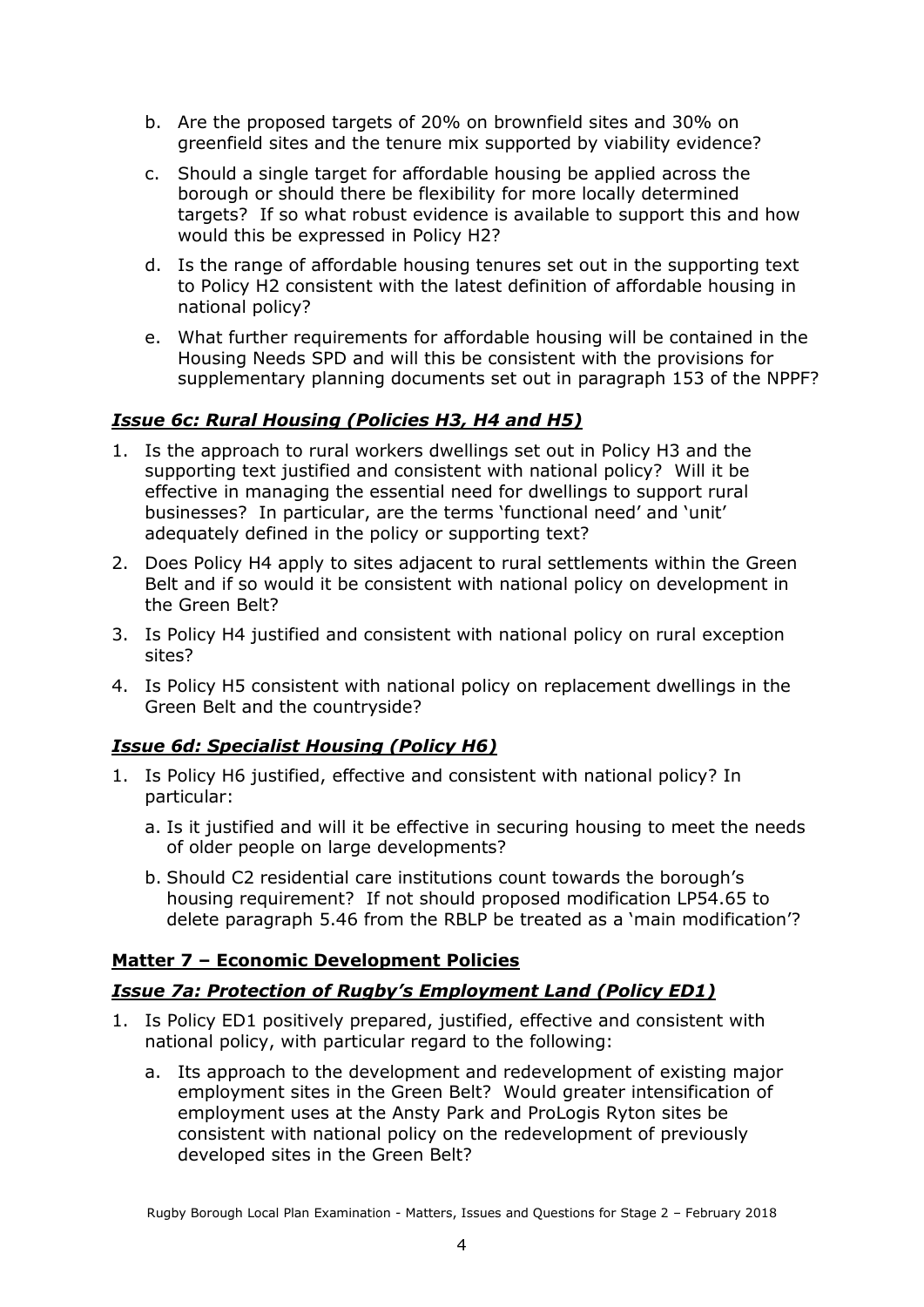- b. Is the retention in the Green Belt of the sites at Ansty Park and ProLogis Ryton soundly based?
- c. Are the requirements for 1 and 2 year marketing periods to test for ongoing demand for employment uses on non-allocated and allocated employment sites justified and consistent with national policy on the reuse and redevelopment employment land for alternative uses? Should a more flexible approach be applied taking account of the overall supply of employment land remaining in the borough?
- d. Should Policy ED1 require provision to be made for the needs of small and medium sized enterprises in redevelopment proposals for existing employment sites?

## *Issue 7b: Other Employment Policies (Policies ED2 to ED4)*

- 1. Taken together, are Policies ED3 and ED4 consistent with national policy in supporting the sustainable growth and expansion of all types of business and enterprise within rural areas?
- 2. Should the RBLP include a policy to guide the consideration of proposals for Motorway Service Areas in the borough?

#### **Matter 8 – Retail and Town Centre Development**

#### *Issue 8a: Development of Retail and Other Main Town Centre Uses (Policies TC1-3)*

- 1. Is Policy TC1 consistent with national policy on requiring good design?
- 2. Are Policies TC2 and TC3 justified, effective and consistent with national policy, with particular regard to the following:
	- a. Is there a need to identify a range of suitable sites to meet the scale of retail floorspace for which Policy TC2 states provision will be made?
	- b. Are Policies TC2 and TC3 consistent with the sequential test for retail and other main town centre uses set out in the NPPF?
	- c. How are 'Edge-of-Centre' and 'Out-of-Centre' locations defined with respect to the 'Primary Shopping Area' in Policy TC2 and 'Rugby Town Centre' in Policy TC3 to ensure clarity and consistency in the way the policies are applied to different main town centre uses?
	- d. Is a threshold of 500 sqm for impact assessments for retail, office and leisure uses outside of Rugby town centre justified as the most appropriate strategy, based on proportionate evidence?

#### *Issue 8b: Primary Shopping Area and Shopping Frontages (TC4)*

- 1. Is Policy TC4 for the primary and secondary frontages in Rugby town centre justified, effective and consistent with national policy, with particular regard to:
	- a. The extent of the frontages defined on the Policies Map?
	- b. The threshold of 40% for non-A1 uses within the primary frontages?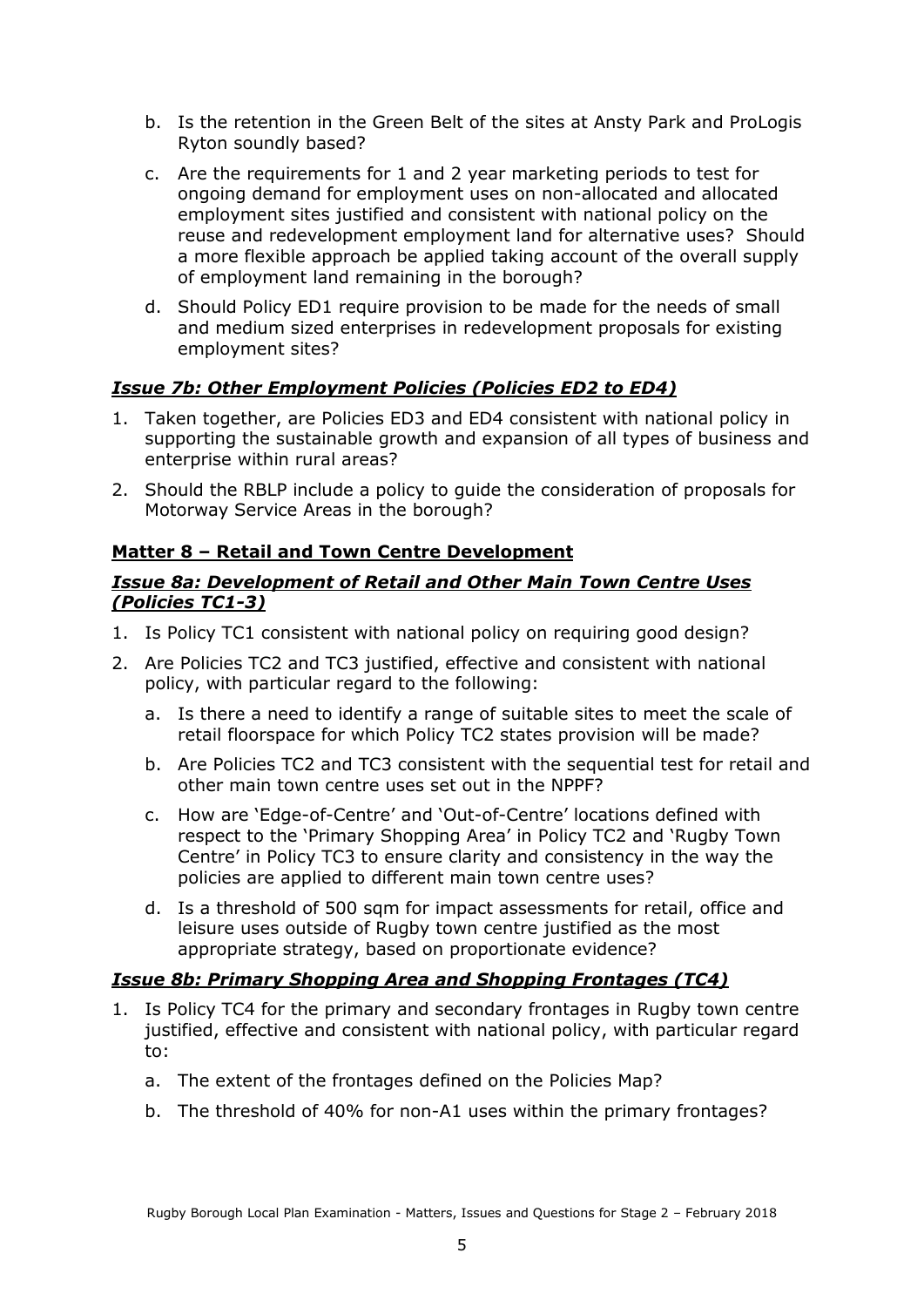#### **Matter 9 – General Principles (Policies GP1, GP3-GP5)**

## *Issue 9a: Securing Sustainable Development (Policy GP1)*

1. The second half of Policy GP1, as proposed to be modified, reiterates the second part of paragraph 14 of the NPPF. The Planning Practice Guidance (PPG) on Local Plans (ID: 12-010-20140306) indicates that there should be no need to do this. Is there a need for Policy GP1?

### *Issue 9b: Previously Developed Land and Conversions (Policy GP3)*

1. Is Policy GP3 consistent with the provisions of the GPDO in respect of prior approval for the change of use of agricultural buildings to residential?

## *Issue 9c: Safeguarding Development Potential (Policy GP4)*

1. Is Policy GP4 justified, effective and consistent with national policy in seeking to safeguard the development potential of land which is not necessary for the delivery of planned development or infrastructure identified within the RBLP?

## *Issue 9d: Parish or Neighbourhood Documents (Policy GP5)*

- 1. Is Policy GP5, as proposed to be modified (LP54.3), justified and consistent with national policy, with particular respect to:
	- a. The reiteration of the statutory provisions and policies in paragraphs 184 and 185 of the NPPF on the role and status of Neighbourhood Plans in the planning process?
	- b. The weight to be given to non-statutory parish plans and design statements in the determination of planning applications?

#### **Matter 10 – Healthy, Safe and Inclusive Communities (Policies HS1-HS5)**

### *Issue 10a: Health Impact Assessments (Policy HS2)*

- 1. Is Policy HS2, as proposed to be modified (LP54.67), justified and consistent with national policy in seeking health impact assessments for all Class C2 and C3 residential developments over 150 units? What is the basis for this threshold in the evidence?
- 2. Do the proposed 'minor modifications' set out in LP54.67 materially alter the plan or its policies and if so should they be treated as 'main modifications'?

## *Issue 10b: Local Shops, Community Facilities & Services (Policy HS3)*

1. Is Policy HS3 justified, effective and consistent with national policy in seeking to guard against the loss of valued facilities and services which meet the day to day needs of local communities?

## *Issue 10c: Open Space and Recreation (Policy HS4)*

1. Is Policy HS4, as proposed to be modified, justified on the basis of proportionate evidence and consistent with national policy, in particular in relation to the open space standards for new residential development?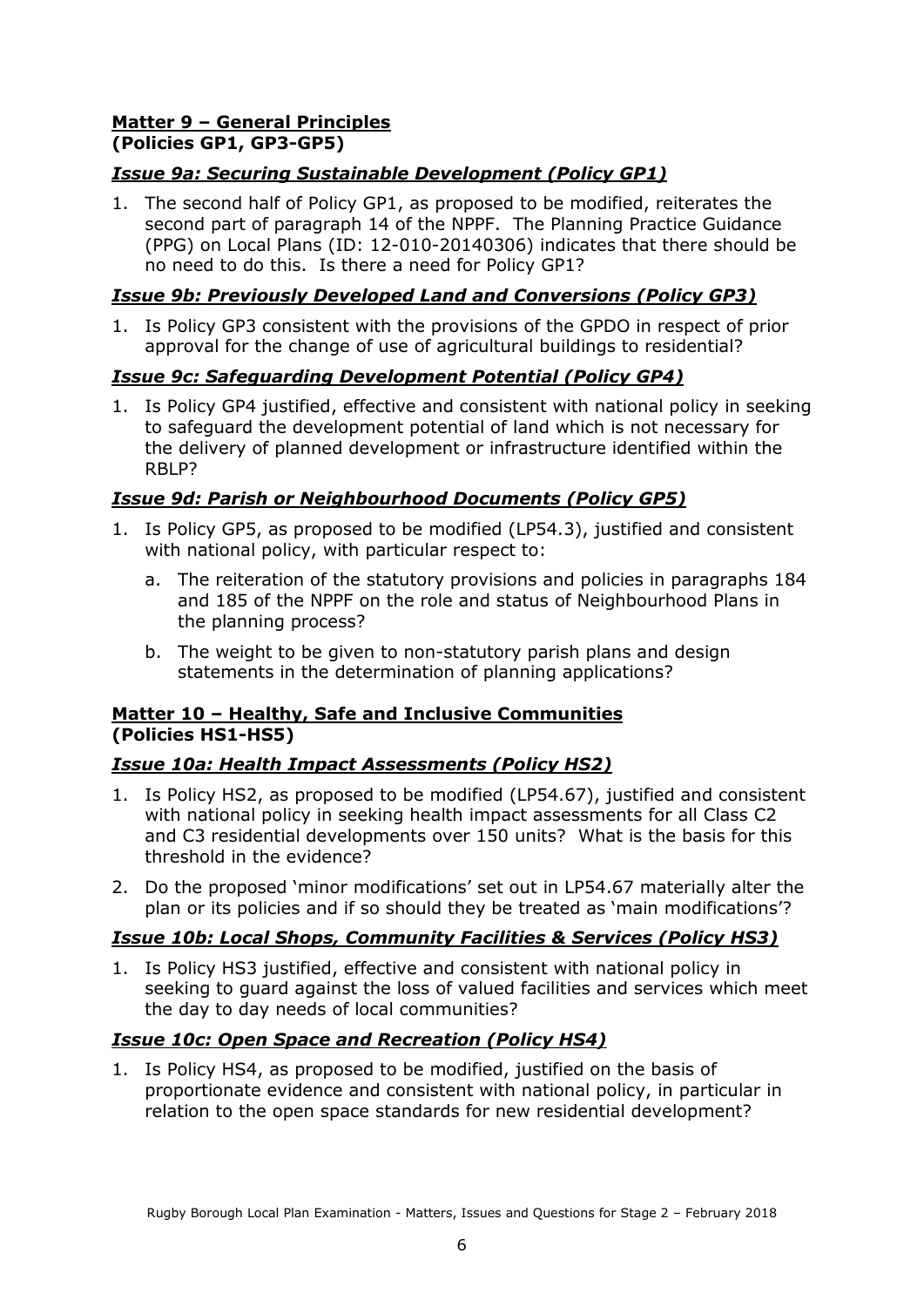2. Do the proposed 'minor modifications' in LP54.69 and LP54.70 materially alter the policy and if so should they be treated as 'main modifications' necessary to make the RBLP sound?

## *Issue 10d: Traffic Generation and Air Quality (Policy HS5)*

- 1. Is Policy HS5 consistent with national policy, in particular with respect to air quality management?
- 2. Will it be effective in ensuring that development proposals in the RBLP adequately mitigate the effects of the growth in traffic over the plan period on air quality, noise and vibration in surrounding residential communities?
- 3. Should the policy make reference to measures set out in the Air Quality supplementary planning document?

#### **Matter 11 – Natural Environment (Policies NE1-NE4)**

### *Issue 11a: Biodiversity and Geodiversity (Policies NE1 and NE2)*

- 1. Is Policy NE1 effective and consistent with national policy, with particular regard to:
	- a. The protection of ancient woodland and aged or veteran trees?
	- b. International and European nature conservation designations?
- 2. Is Policy NE2 consistent with national policy, particularly in respect of its requirement for development to compensate for 'negative impact' on biodiversity where this cannot be avoided or mitigated, with reference to paragraph 118 of the NPPF?

### *Issue 11b: Blue and Green Infrastructure (Policy NE3)*

1. Is Policy NE3 effective and consistent with national policy in respect of its approach towards the creation of a comprehensive green infrastructure network in the borough?

### *Issue 11c: Landscape Protection and Enhancement (Policy NE4)*

1. Is Policy NE4 effective and consistent with national policy in respect of the protection of significant landscape features and landscape character in the borough? In particular, should the Rainsbrook Valley be recognised in the policy as a key local landscape to be protected from development?

#### **Matter 12 – Sustainable Design and Construction (Policies SDC1-SDC9)**

### *Issue 12a: Sustainable Design (Policy SDC1)*

1. Is Policy SDC1, as proposed to be modified, positively prepared, effective and consistent with national policy? Are the proposed minor modifications (LP54.76) necessary to make the plan sound? If so, how, and should they therefore be regarded as 'main modifications'?

### *Issue 12b: Landscaping (Policy SDC2)*

1. Is Policy SDC2, as proposed to be modified, effective and consistent with national policy? Is the proposed minor modification (LP54.78) necessary to make the plan sound? If so, should it be regarded as a 'main modification'?

Rugby Borough Local Plan Examination - Matters, Issues and Questions for Stage 2 – February 2018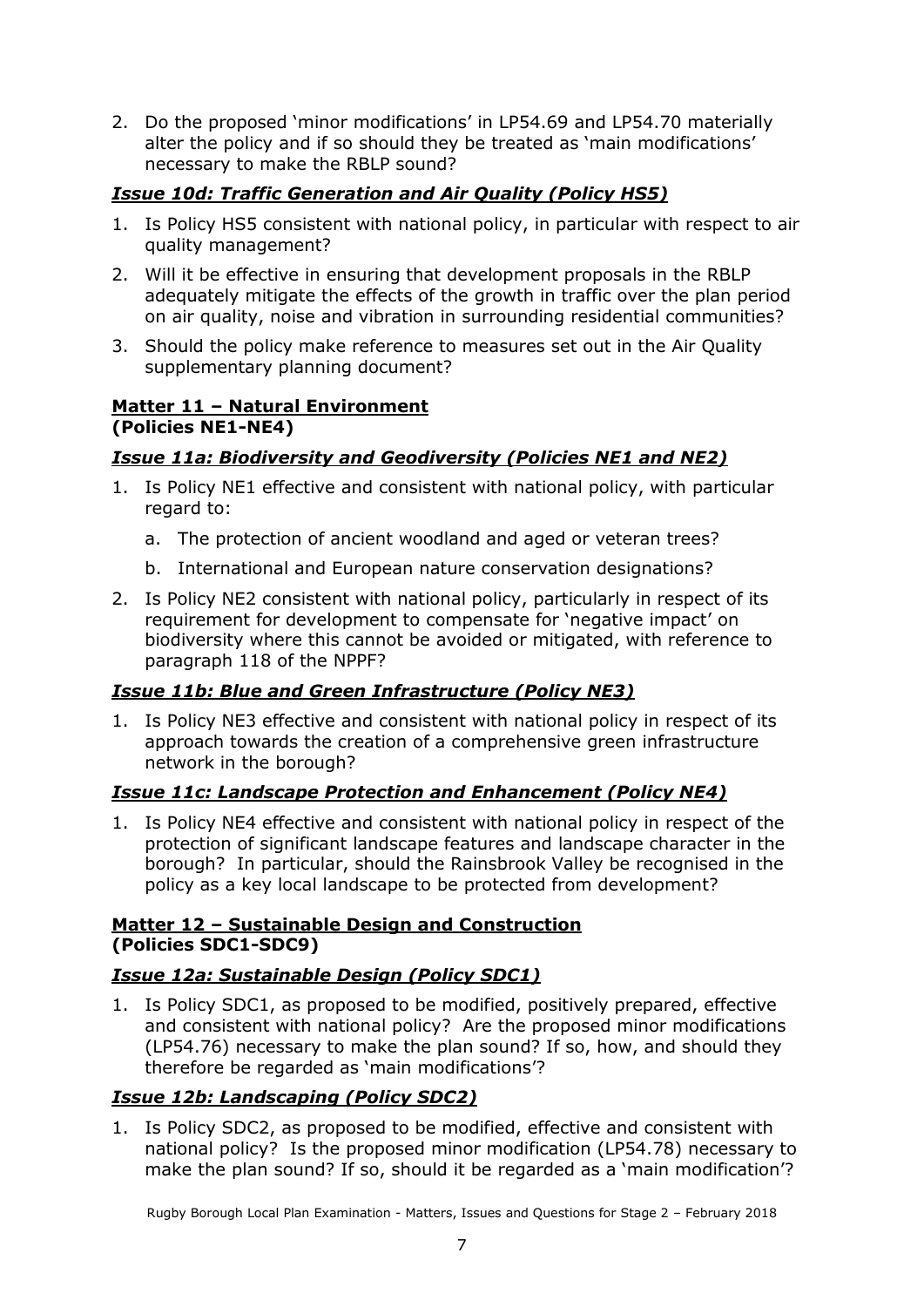## *Issue 12c: Historic Environment (Policy SDC3)*

1. Is Policy SDC3 consistent with national policy as set out in section 12 of the NPPF on 'Conserving and enhancing the historic environment'?

### *Issue 12d: Sustainable Buildings (Policy SDC4)*

- 1. Is Policy SDC4, as proposed to be modified, justified and consistent with national policy, with particular regard to:
	- a. The proposed optional higher Building Regulations water efficiency standard of 110 litres/person/day?
	- b. The inclusion of a minimum BREEAM 'very good' standard for nonresidential buildings of over 1000sqm?
- 2. Would the proposed minor modifications LP54.79-LP54.83 to Policy SDC4 and its supporting text materially alter the plan or its policies? If so should they be treated as 'main modifications'?

### *Issue 12e: Flood Risk and Sustainable Drainage (Policies SDC5 and 6)*

- 1. Is Policy SDC5, as proposed to be modified, effective and consistent with national policy in respect of the management of flood risk in relation to new development?
- 2. Is Policy SDC6, justified, effective and consistent with national policy with regard to its requirements for sustainable urban drainage systems in all developments and encouragement of the re-use and recycling of surface water and domestic waste water?
- 3. Do the proposed minor modifications to Policies SDC5 and SDC6 and their supporting text (in LP54.84-LP54.94) materially alter the policies or their application? If so should they be treated as 'main modifications'?

## *Issue 12f: Water Environment and Supply (Policy SDC7)*

- 1. Is policy SDC7 justified, effective and consistent with national policy, in particular in seeking to direct development to areas of adequate water supply and ensure development does not 'affect' water bodies?
- 2. Are the proposed housing and employment allocations in the RBLP consistent with Policy SDC7 in respect of the adequacy of the local water supply and the capacity of nearby waste water treatment works? Have any necessary improvements to water supply and waste water treatment infrastructure been included in the IDP and taken account of within the relevant development viability appraisals?

## *Issue 12g: Renewable Energy (Policy SDC8)*

1. Is Policy SDC8 and its supporting text, as proposed to be modified in LP54.95-LP54.98, positively prepared, justified and consistent with national policy in its approach to development proposals for renewable and low carbon energy installations, particularly with regard to proposals for solar farms?

### *Issue 12h: Broadband and Mobile Internet (Policy SDC9)*

1. Is Policy SDC9 justified and consistent with national policy, particularly with regard to its requirements on the price and range of providers of broadband services to be made available in new developments?

Rugby Borough Local Plan Examination - Matters, Issues and Questions for Stage 2 – February 2018